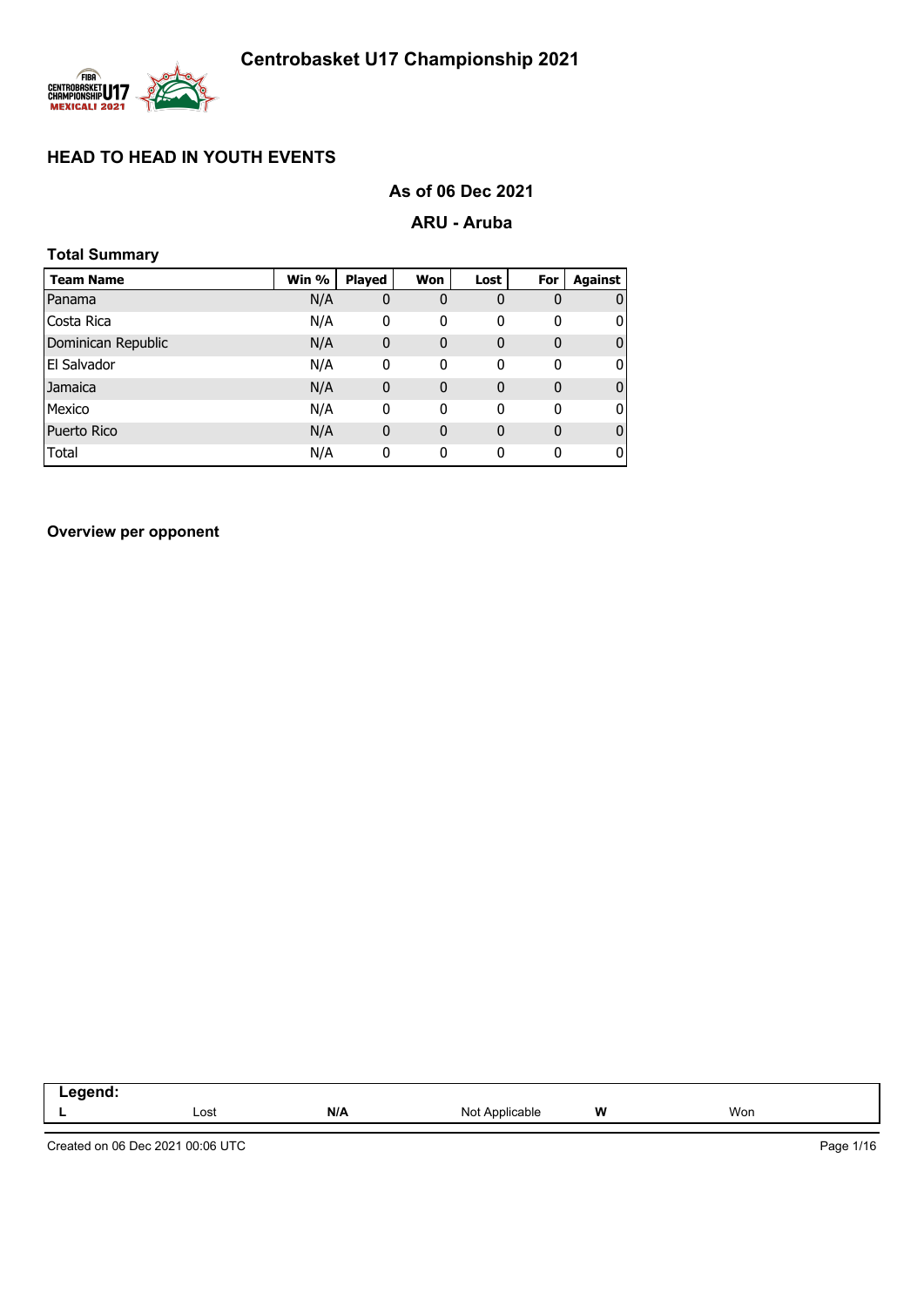

## **As of 06 Dec 2021**

## **CRC - Costa Rica**

## **Total Summary**

| <b>Team Name</b>   | Win %       | <b>Played</b>  | Won         | Lost | For         | Against        |
|--------------------|-------------|----------------|-------------|------|-------------|----------------|
| <b>El Salvador</b> | 50          | $\overline{2}$ |             |      | 144         | 142            |
| Panama             | 0           | 3              | 0           | 3    | 154         | 217            |
| Mexico             | $\mathbf 0$ | 3              | 0           | 3    | 167         | 255            |
| <b>Puerto Rico</b> | 0           | 1              | 0           | 1    | 64          | 79             |
| Dominican Republic | $\mathbf 0$ | 1              | $\mathbf 0$ | 1    | 70          | 82             |
| Aruba              | N/A         | 0              | 0           | 0    | 0           | 0              |
| Jamaica            | N/A         | $\mathbf 0$    | $\mathbf 0$ | 0    | $\mathbf 0$ | $\overline{0}$ |
| Total              | 10          | 10             | 1           | 9    | 599         | 775            |

### **Overview per opponent**

# **DOM - Dominican Republic**

|     | Won       | Lost                    |                                    |              |
|-----|-----------|-------------------------|------------------------------------|--------------|
|     |           |                         |                                    |              |
|     |           |                         |                                    |              |
| W/L | Result    | <b>Year Competition</b> |                                    | <b>Phase</b> |
|     | $70 - 82$ |                         | 2018 Centrobasket U15 Championship | Group Phase  |

### **ESA - El Salvador**

|     | Won       | Lost |                              |              |
|-----|-----------|------|------------------------------|--------------|
|     |           |      |                              |              |
| W/L | Result    |      | <b>Year Competition</b>      | <b>Phase</b> |
|     | $56 - 77$ |      | 2019 COCABA U16 Championship | Round Robin  |
| W   | $88 - 65$ |      | 2019 COCABA U14 Championship | Group Phase  |

## **MEX - Mexico**

|         | <b>Won</b> | Lost             |                                    |                                             |   |                    |
|---------|------------|------------------|------------------------------------|---------------------------------------------|---|--------------------|
|         | $\Omega$   | 3                |                                    |                                             |   |                    |
| W/L     | Result     | Year Competition |                                    |                                             |   | <b>Phase</b>       |
|         | $63 - 84$  |                  | 2019 COCABA U16 Championship       |                                             |   | Round Robin        |
|         | $38 - 95$  |                  | 2018 Centrobasket U15 Championship |                                             |   | Group Phase        |
|         | $66 - 76$  |                  |                                    | 2011 FIBA Americas U16 Championship for Men |   | <b>Final Round</b> |
| Legend: |            | Lost             | N/A                                | Not Applicable                              | w | Won                |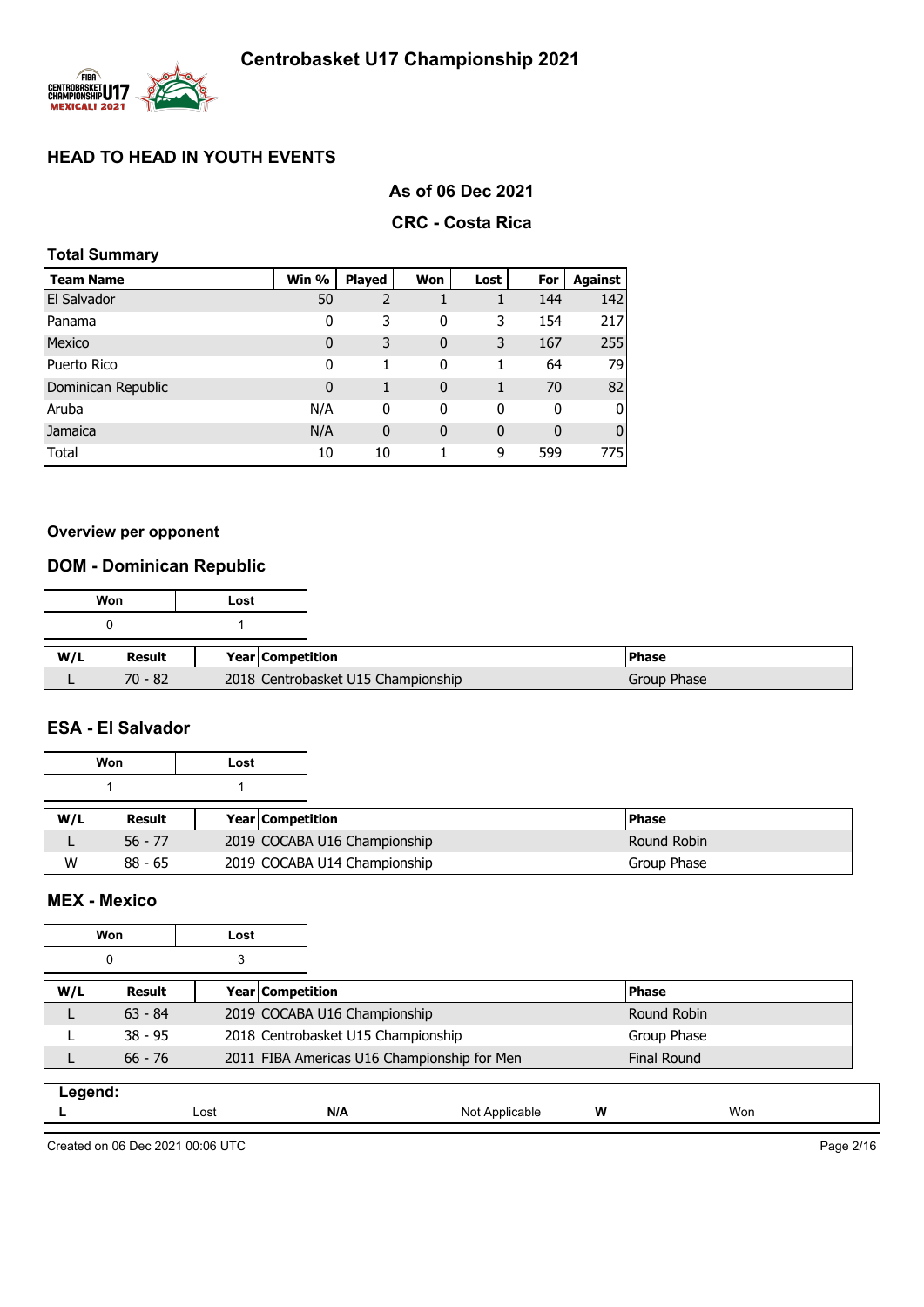

**As of 06 Dec 2021**

## **CRC - Costa Rica**

## **PAN - Panama**

|     | Won       | Lost |                  |                                    |              |
|-----|-----------|------|------------------|------------------------------------|--------------|
|     | 0         | 3    |                  |                                    |              |
| W/L | Result    |      | Year Competition |                                    | <b>Phase</b> |
| ட   | $55 - 69$ |      |                  | 2019 COCABA U16 Championship       | Round Robin  |
|     | $59 - 73$ |      |                  | 2019 COCABA U14 Championship       | Group Phase  |
|     | $40 - 75$ |      |                  | 2018 Centrobasket U15 Championship | Group Phase  |

## **PUR - Puerto Rico**

|     |           | Won<br>Lost                        |
|-----|-----------|------------------------------------|
|     |           |                                    |
| W/L | Result    | Year Competition                   |
|     | $64 - 79$ | 2018 Centrobasket U15 Championship |

| ------<br>--<br>.<br>____<br>__ |      |     |            |   |     |
|---------------------------------|------|-----|------------|---|-----|
| . .                             | Lost | N/A | Not<br>auu | W | Won |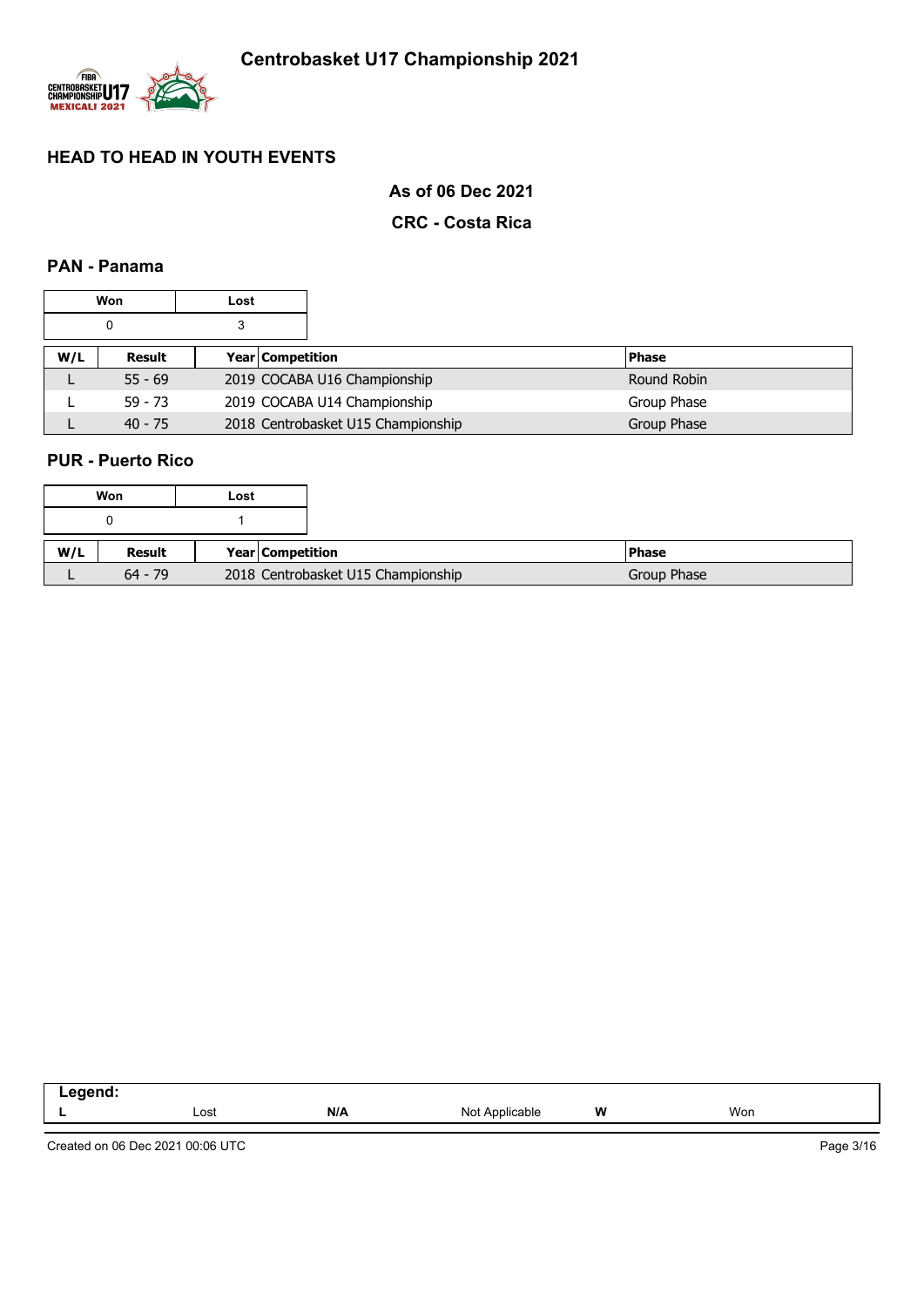

## **As of 06 Dec 2021**

# **DOM - Dominican Republic**

| <b>Total Summary</b> |       |                |              |              |             |                |
|----------------------|-------|----------------|--------------|--------------|-------------|----------------|
| <b>Team Name</b>     | Win % | <b>Played</b>  | Won          | Lost         | For         | Against        |
| Panama               | 100   | $\overline{4}$ | 4            | 0            | 343         | 267            |
| Costa Rica           | 100   | 1              | 1            | 0            | 82          | 70             |
| Jamaica              | 100   | 1              | 1            | $\mathbf{0}$ | 115         | 49             |
| Mexico               | 87    | 8              | 7            | 1            | 633         | 472            |
| <b>Puerto Rico</b>   | 50    | 10             | 5            | 5            | 789         | 797            |
| El Salvador          | N/A   | 0              | 0            | 0            | 0           | $\overline{0}$ |
| Aruba                | N/A   | $\mathbf 0$    | $\mathbf{0}$ | $\mathbf{0}$ | $\mathbf 0$ | $\overline{0}$ |
| Total                | 75    | 24             | 18           | 6            | 1962        | 1655           |

### **Overview per opponent**

### **CRC - Costa Rica**

|     | Won           | Lost                    |                                                   |  |
|-----|---------------|-------------------------|---------------------------------------------------|--|
|     |               |                         |                                                   |  |
| W/L | <b>Result</b> | <b>Year Competition</b> | <b>Phase</b>                                      |  |
| W   | $82 - 70$     |                         | 2018 Centrobasket U15 Championship<br>Group Phase |  |

### **JAM - Jamaica**

|     | Won           | Lost                               |
|-----|---------------|------------------------------------|
|     |               |                                    |
| W/L | <b>Result</b> | Year Competition                   |
| W   | $115 - 49$    | 2019 Centrobasket U17 Championship |

| $\sim$ |      |     |                              |   |     |
|--------|------|-----|------------------------------|---|-----|
|        | Lost | N/A | Not A<br>: Annlicable<br>. . | W | Won |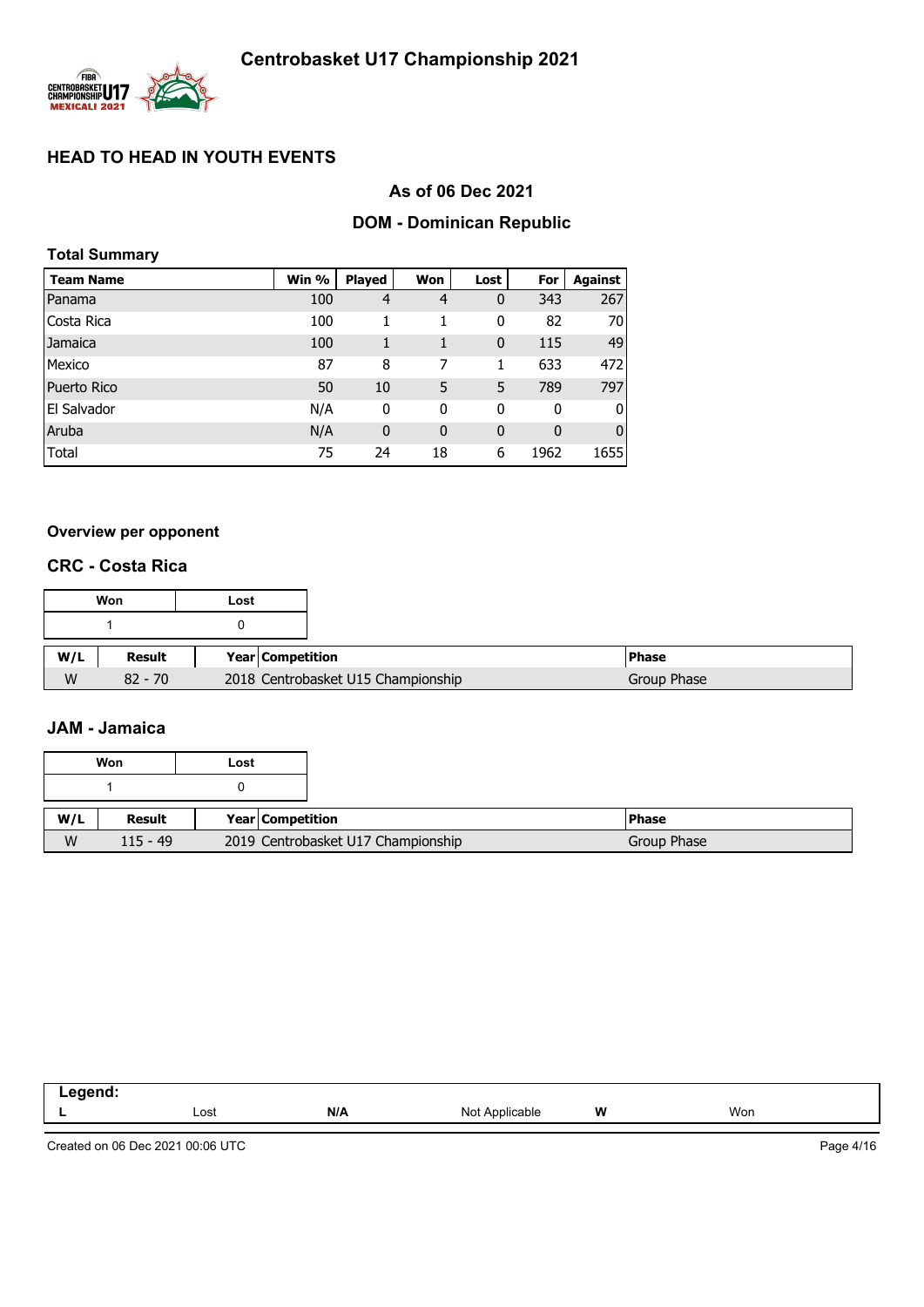

## **As of 06 Dec 2021**

# **DOM - Dominican Republic**

## **MEX - Mexico**

|     | Won<br>Lost   |                         |                                                  |                    |
|-----|---------------|-------------------------|--------------------------------------------------|--------------------|
|     |               |                         |                                                  |                    |
| W/L | <b>Result</b> | <b>Year Competition</b> |                                                  | <b>Phase</b>       |
| W   | $71 - 66$     |                         | 2019 FIBA U16 Americas Championship              | Group Phase        |
|     | 79 - 83       |                         | 2019 Centrobasket U17 Championship               | Group Phase        |
| W   | $74 - 52$     |                         | 2018 Centrobasket U15 Championship               | Group Phase        |
| W   | $86 - 45$     |                         | 2017 FIBA U16 Americas Championship              | Group Phase        |
| W   | $71 - 51$     |                         | 2017 FIBA U16 Americas Championship              | Classification 5-6 |
| W   | $75 - 44$     |                         | 2002 FIBA Americas Championship U18              | Qualifiyng Round   |
| W   | $95 - 61$     |                         | 1998 Championship of the Americas for Junior Men | Preliminary Round  |
| W   | $82 - 70$     |                         | 1994 Championship of the Americas for Junior Men | Preliminary Round  |

## **PAN - Panama**

|     | Won       | Lost             |                                                  |              |
|-----|-----------|------------------|--------------------------------------------------|--------------|
|     | 4         | 0                |                                                  |              |
| W/L | Result    | Year Competition |                                                  | <b>Phase</b> |
| W   | $95 - 74$ |                  | 2019 Centrobasket U17 Championship               | Group Phase  |
| W   | $90 - 54$ |                  | 2018 FIBA U18 Americas Championship              | Group Phase  |
| W   | $88 - 72$ |                  | 2018 Centrobasket U15 Championship               | Group Phase  |
| W   | $70 - 67$ |                  | 1994 Championship of the Americas for Junior Men | Semi-Finals  |

| W<br>N/A<br>Won<br>Lost<br>Annlicophia<br>הוח<br>uure.<br><br>-<br>$\cdot\cdot\cdot$ |  |  |  |
|--------------------------------------------------------------------------------------|--|--|--|
|                                                                                      |  |  |  |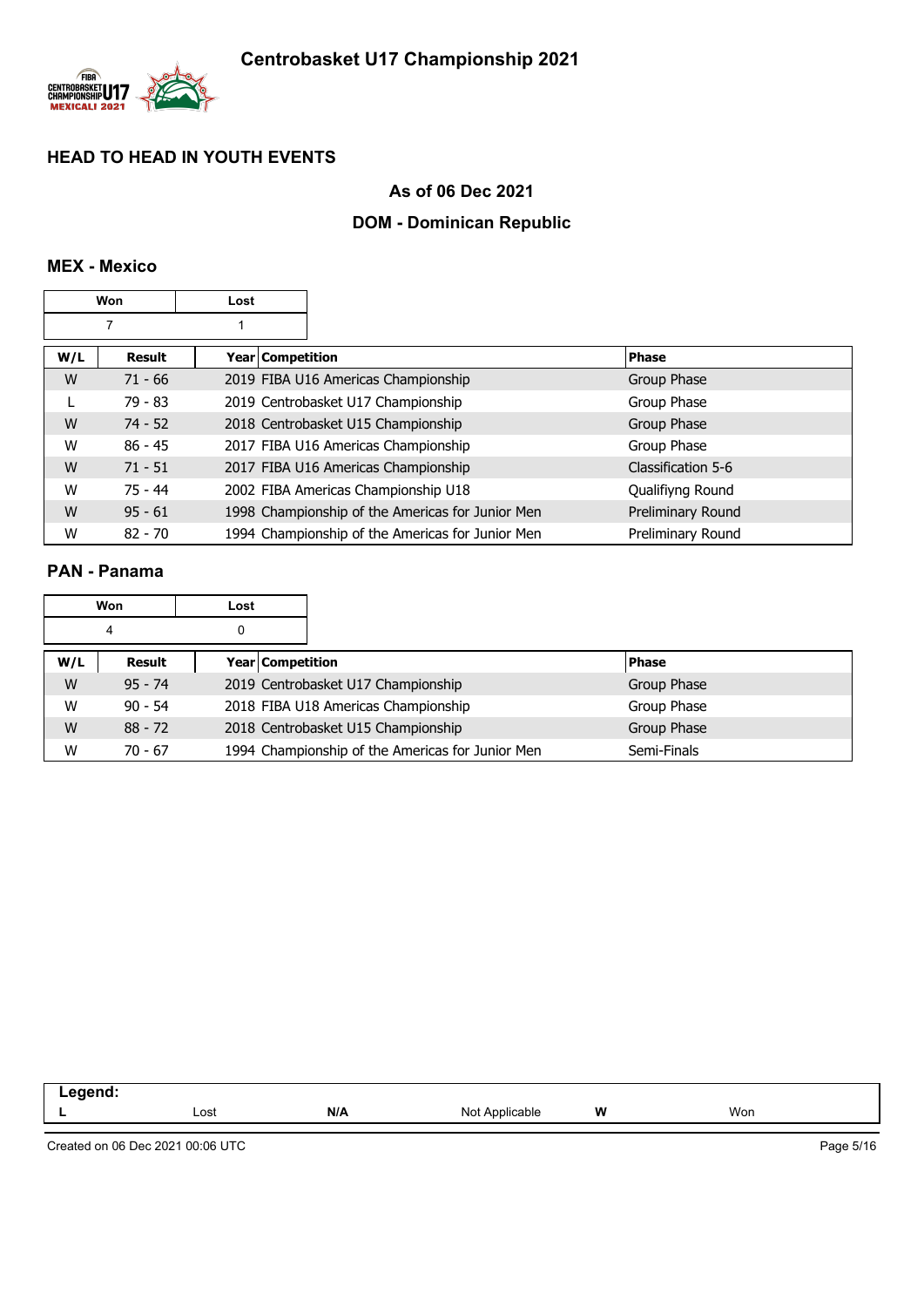

## **As of 06 Dec 2021**

## **DOM - Dominican Republic**

### **PUR - Puerto Rico**

|     | Won<br>Lost   |                    |                                                  |                   |
|-----|---------------|--------------------|--------------------------------------------------|-------------------|
|     | 5             | 5                  |                                                  |                   |
| W/L | <b>Result</b> | Year   Competition |                                                  | <b>Phase</b>      |
| W   | $75 - 67$     |                    | 2021 FIBA U16 Americas Championship              | Group Phase       |
|     | $70 - 74$     |                    | 2019 Centrobasket U17 Championship               | Semi-Finals       |
| L   | $69 - 84$     |                    | 2018 FIBA U17 Basketball World Cup               | Group Phase       |
|     | $94 - 108$    |                    | 2018 FIBA U18 Americas Championship              | Group Phase       |
| W   | 78 - 73       |                    | 2018 Centrobasket U15 Championship               | Group Phase       |
| L   | $88 - 94$     |                    | 2017 FIBA U16 Americas Championship              | Group Phase       |
| W   | $71 - 66$     |                    | 2015 FIBA Americas U16 Championship for Men      | Preliminary Round |
| W   | $74 - 72$     |                    | 2014 FIBA Americas U18 Championship for Men      | Preliminary Round |
| W   | $99 - 77$     |                    | 2000 Championship of the Americas for Young Men  | Preliminary Round |
|     | $71 - 82$     |                    | 1994 Championship of the Americas for Junior Men | Quarter-Finals    |

| .<br>--<br>$\sim$ $\sim$ |      |     |                   |   |     |
|--------------------------|------|-----|-------------------|---|-----|
|                          | Lost | N/A | Not<br>Applicable | W | Won |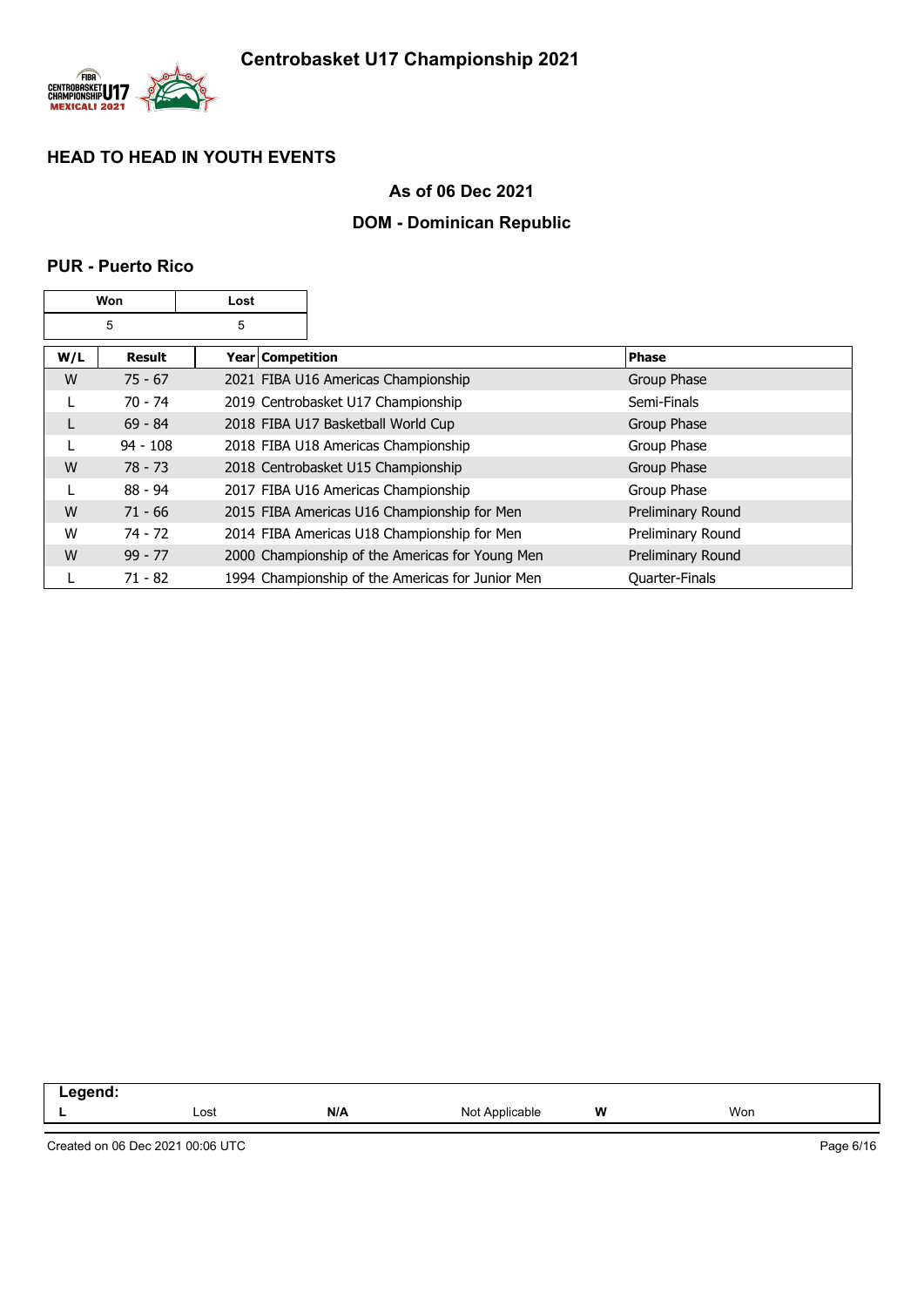

# **As of 06 Dec 2021**

### **ESA - El Salvador**

## **Total Summary**

| <b>Team Name</b>   | Win %       | <b>Played</b>  | Won          | Lost        | For | Against      |
|--------------------|-------------|----------------|--------------|-------------|-----|--------------|
| Costa Rica         | 50          | $\overline{2}$ |              |             | 142 | 144          |
| Panama             | 0           | 3              | 0            | 3           | 159 | 282          |
| Jamaica            | $\mathbf 0$ | 1              | 0            |             | 63  | 65           |
| Mexico             | 0           | 1              | 0            |             | 41  | 92           |
| Puerto Rico        | $\mathbf 0$ | 1              | $\mathbf{0}$ |             | 51  | 96           |
| Aruba              | N/A         | 0              | 0            | 0           | 0   | 0            |
| Dominican Republic | N/A         | $\mathbf 0$    | $\mathbf{0}$ | $\mathbf 0$ | 0   | $\mathbf{0}$ |
| Total              | 13          | 8              |              | 7           | 456 | 679          |

# **Overview per opponent**

## **CRC - Costa Rica**

|     | Won       | Lost |                         |                              |              |
|-----|-----------|------|-------------------------|------------------------------|--------------|
|     |           |      |                         |                              |              |
| W/L | Result    |      | <b>Year Competition</b> |                              | <b>Phase</b> |
| W   | $77 - 56$ |      |                         | 2019 COCABA U16 Championship | Round Robin  |
|     | $65 - 88$ |      |                         | 2019 COCABA U14 Championship | Group Phase  |

## **JAM - Jamaica**

|     | Won       | Lost |                                    |  |
|-----|-----------|------|------------------------------------|--|
|     |           |      |                                    |  |
| W/L | Result    |      | Year Competition                   |  |
|     | $63 - 65$ |      | 2019 Centrobasket U17 Championship |  |

## **MEX - Mexico**

| .<br>- - - - - |      |     |                                                                                                                  |   |     |  |
|----------------|------|-----|------------------------------------------------------------------------------------------------------------------|---|-----|--|
| _              | Lost | N/A | ۱۸۰<br><b>Icable</b><br>11017<br>the contract of the contract of the contract of the contract of the contract of | W | Won |  |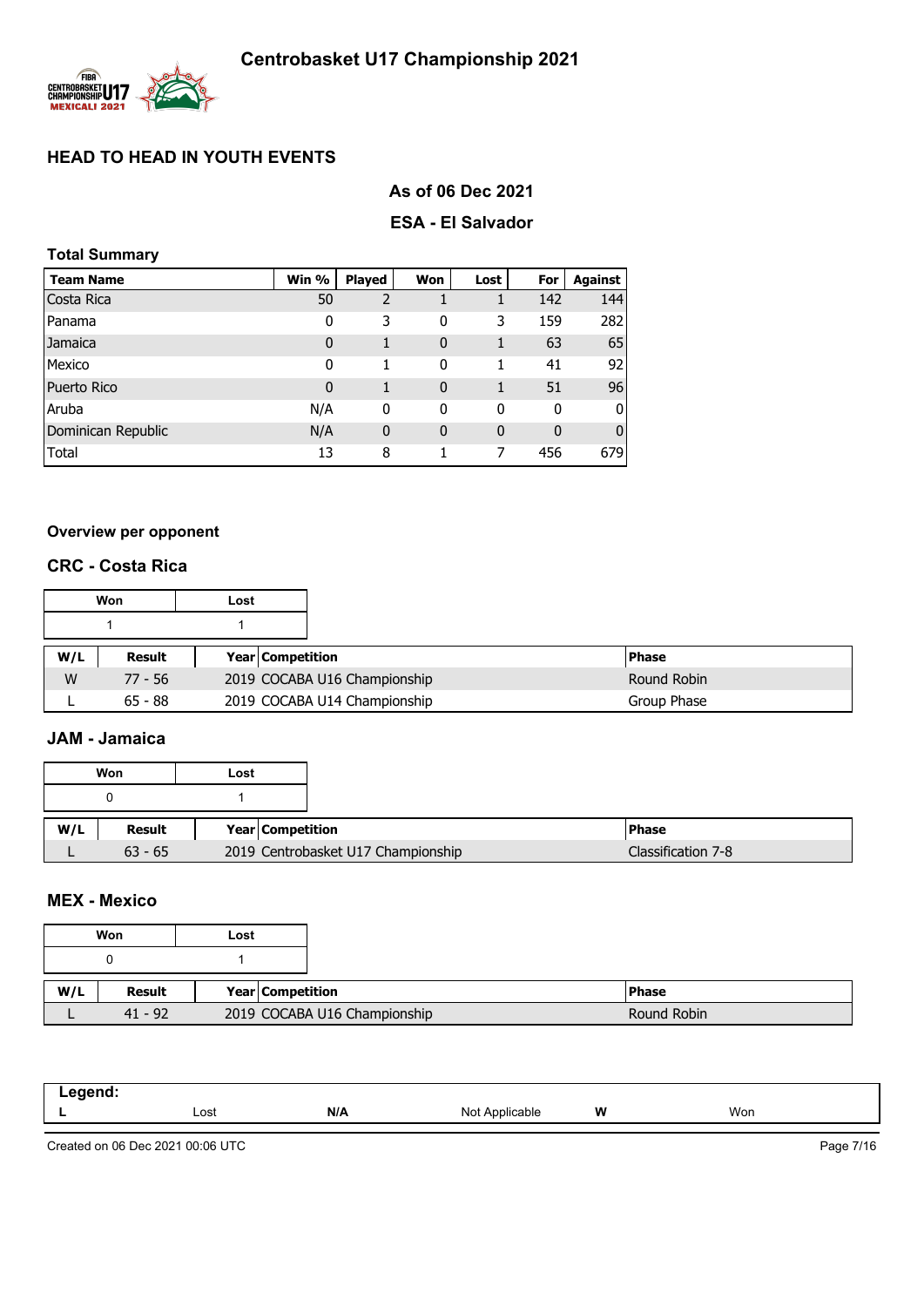

**As of 06 Dec 2021**

## **ESA - El Salvador**

## **PAN - Panama**

|     | Won       | Lost |                  |                                    |  |                    |
|-----|-----------|------|------------------|------------------------------------|--|--------------------|
|     |           | 3    |                  |                                    |  |                    |
| W/L | Result    |      | Year Competition |                                    |  | <b>Phase</b>       |
|     | $71 - 84$ |      |                  | 2019 COCABA U16 Championship       |  | Round Robin        |
|     | $41 - 99$ |      |                  | 2019 Centrobasket U17 Championship |  | Classification 5-8 |
|     | $47 - 99$ |      |                  | 2019 COCABA U14 Championship       |  | Group Phase        |

## **PUR - Puerto Rico**

| Won |           | Lost |                  |                                    |  |               |
|-----|-----------|------|------------------|------------------------------------|--|---------------|
|     |           |      |                  |                                    |  |               |
| W/L | Result    |      | Year Competition |                                    |  | <b>IPhase</b> |
|     | $51 - 96$ |      |                  | 2019 Centrobasket U17 Championship |  | Group Phase   |

| ----- |      |     |                  |   |     |  |
|-------|------|-----|------------------|---|-----|--|
| --    | Lost | N/A | Not A<br>Nicable | W | Won |  |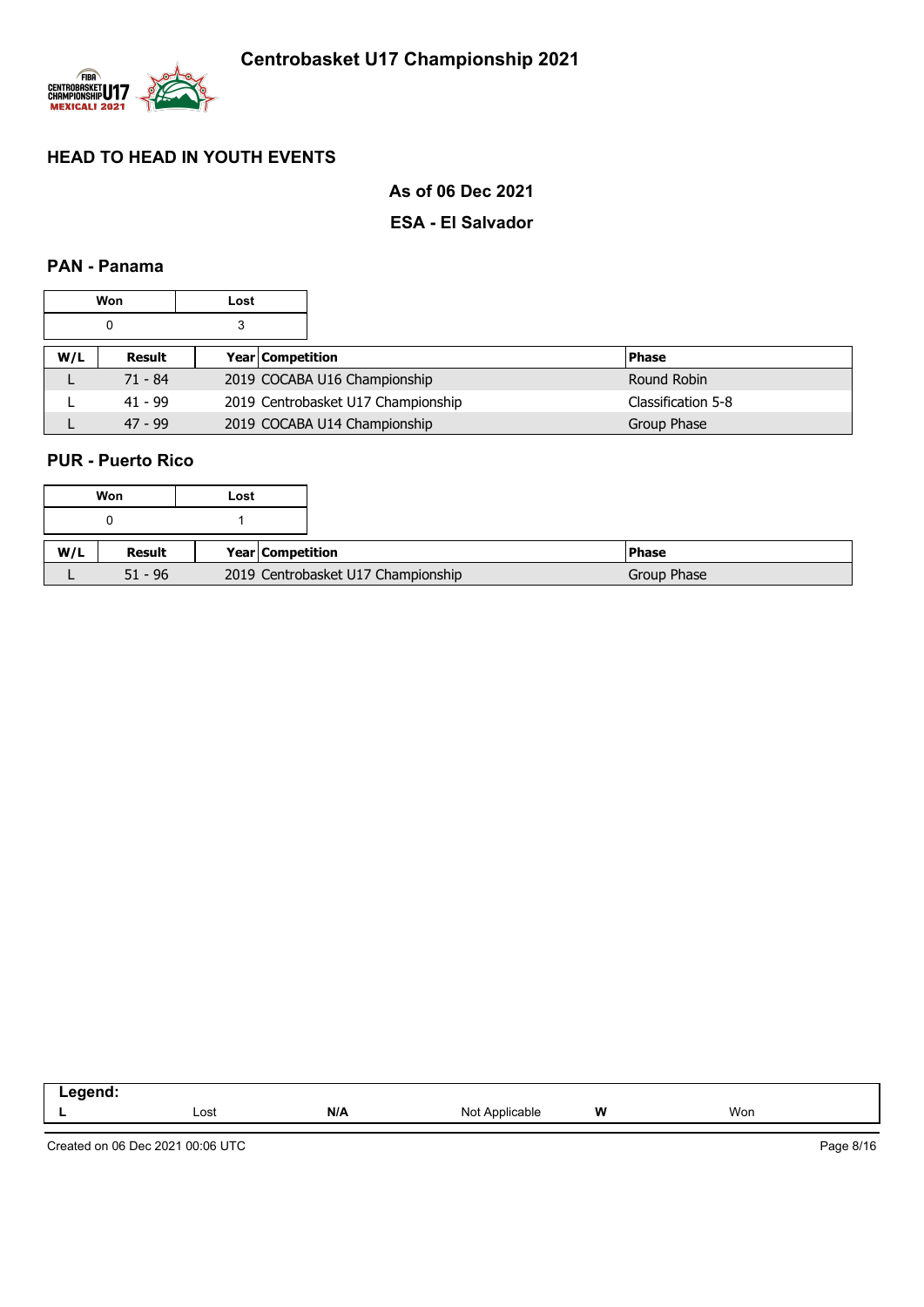

## **As of 06 Dec 2021**

### **JAM - Jamaica**

| <b>Total Summary</b> |             |               |              |      |             |                |
|----------------------|-------------|---------------|--------------|------|-------------|----------------|
| <b>Team Name</b>     | Win %       | <b>Played</b> | Won          | Lost | For         | <b>Against</b> |
| El Salvador          | 100         |               |              | 0    | 65          | 63             |
| Mexico               | 0           |               | 0            | 1    | 38          | 100            |
| Panama               | $\mathbf 0$ | 1             | $\mathbf 0$  | 1    | 69          | 125            |
| Dominican Republic   | 0           | 1             | 0            | 1    | 49          | <b>115</b>     |
| Aruba                | N/A         | $\mathbf 0$   | $\mathbf 0$  | 0    | $\mathbf 0$ | $\mathbf{0}$   |
| Costa Rica           | N/A         | 0             | 0            | 0    | 0           | 0              |
| <b>Puerto Rico</b>   | N/A         | $\mathbf 0$   | $\mathbf{0}$ | 0    | $\mathbf 0$ | $\mathbf{0}$   |
| Total                | 25          | 4             |              | 3    | 221         | 403            |

| . |      |     |                                                       |   |     |
|---|------|-----|-------------------------------------------------------|---|-----|
| - | Lost | N/A | NM<br>$n \mathbf{b}$<br>`able<br>$\sim$ $\sim$ $\sim$ | W | Won |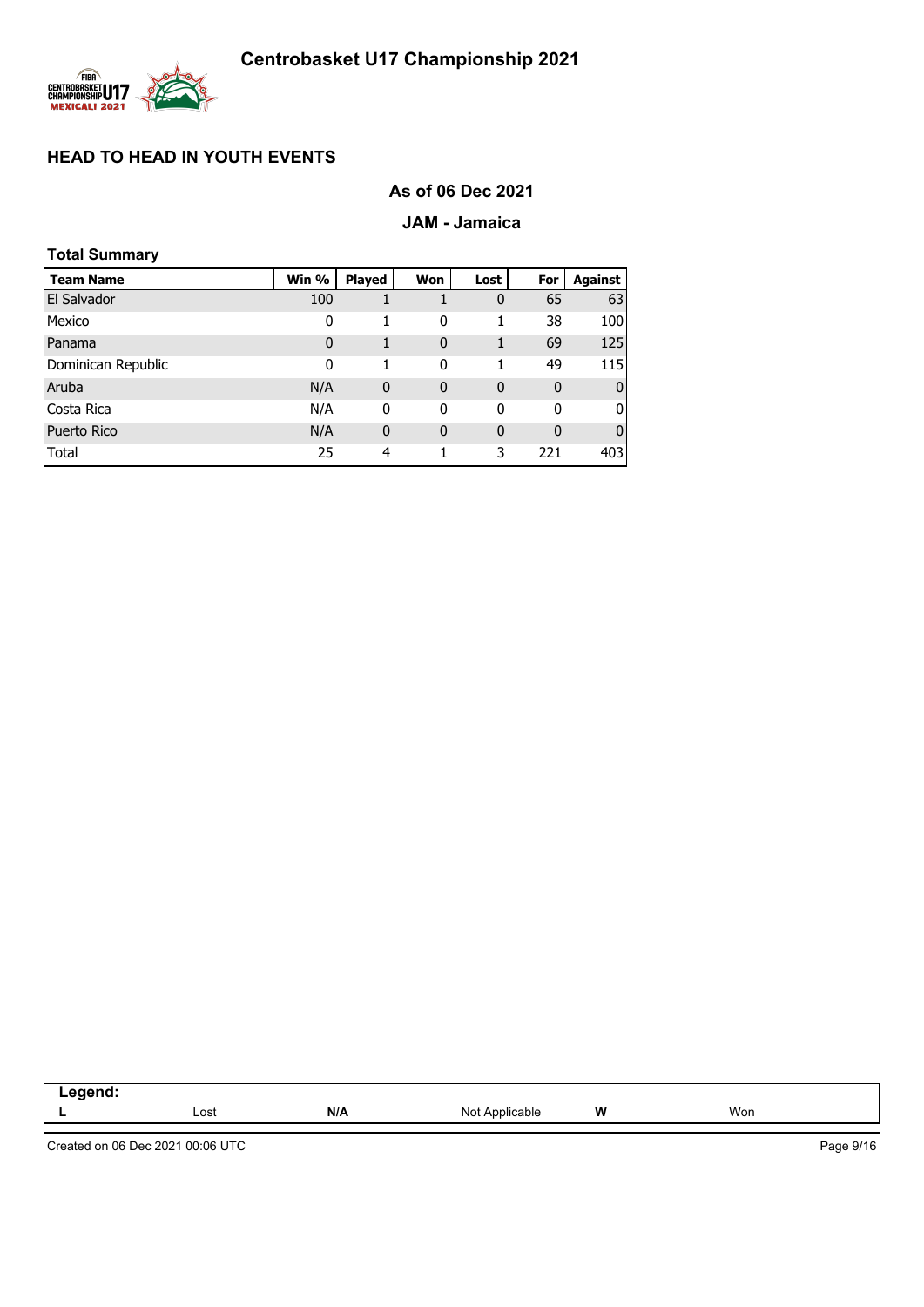

## **As of 06 Dec 2021**

### **JAM - Jamaica**

#### **Overview per opponent**

### **DOM - Dominican Republic**

|     | Won        | Lost                               |
|-----|------------|------------------------------------|
|     |            |                                    |
| W/L | Result     | Year Competition                   |
|     | $49 - 115$ | 2019 Centrobasket U17 Championship |

## **ESA - El Salvador**

|     | Won       | Lost |                                    |                    |
|-----|-----------|------|------------------------------------|--------------------|
|     |           |      |                                    |                    |
| W/L | Result    |      | <b>Year Competition</b>            | <b>IPhase</b>      |
| W   | $65 - 63$ |      | 2019 Centrobasket U17 Championship | Classification 7-8 |

## **MEX - Mexico**

|     | Won        | Lost                               |
|-----|------------|------------------------------------|
|     |            |                                    |
|     |            |                                    |
| W/L | Result     | Year Competition                   |
|     | $38 - 100$ | 2019 Centrobasket U17 Championship |

### **PAN - Panama**

|     | Won        | Lost             |                                    |
|-----|------------|------------------|------------------------------------|
|     |            |                  |                                    |
| W/L | Result     | Year Competition |                                    |
|     | $69 - 125$ |                  | 2019 Centrobasket U17 Championship |

| Legend: |      |     |                                |   |     |
|---------|------|-----|--------------------------------|---|-----|
| --      | Lost | N/A | Nl∩t<br>`Applicable_<br>. VU L | W | Won |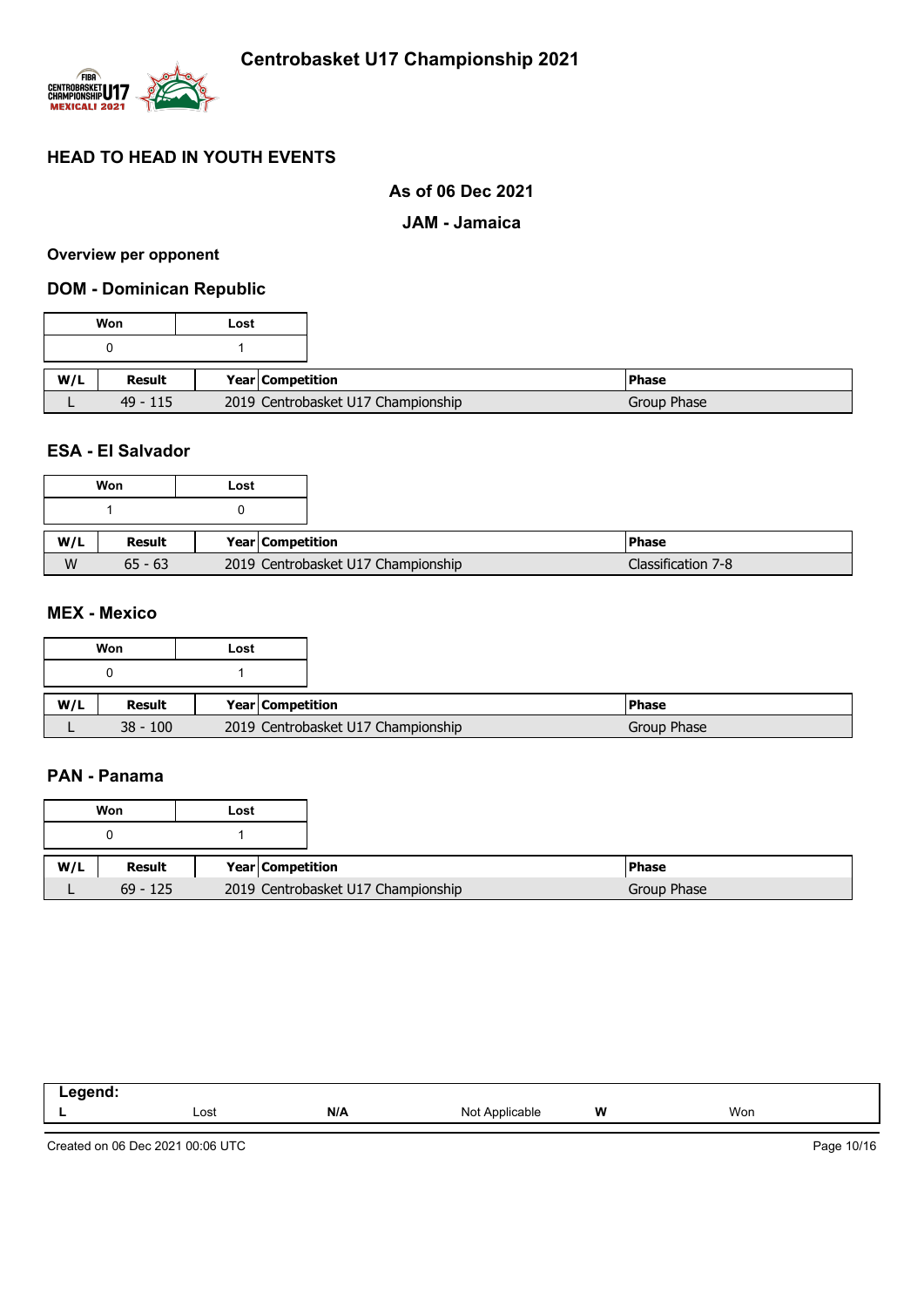

## **As of 06 Dec 2021**

### **MEX - Mexico**

| <b>Total Summary</b> |       |               |              |              |             |              |
|----------------------|-------|---------------|--------------|--------------|-------------|--------------|
| <b>Team Name</b>     | Win % | <b>Played</b> | Won          | Lost         | For         | Against      |
| Panama               | 100   | 3             | 3            | 0            | 245         | 181          |
| Costa Rica           | 100   | 3             | 3            | 0            | 255         | 167          |
| <b>El Salvador</b>   | 100   | 1             | 1            | $\mathbf{0}$ | 92          | 41           |
| Jamaica              | 100   | 1             | 1            | 0            | 100         | 38           |
| <b>Puerto Rico</b>   | 57    | 7             | 4            | 3            | 485         | 493          |
| Dominican Republic   | 12    | 8             | 1            | 7            | 472         | 633          |
| Aruba                | N/A   | $\mathbf 0$   | $\mathbf{0}$ | $\mathbf{0}$ | $\mathbf 0$ | $\mathbf{0}$ |
| Total                | 57    | 23            | 13           | 10           | 1649        | 1553         |

### **Overview per opponent**

### **CRC - Costa Rica**

|     | Won<br>Lost |  |                                             |                    |
|-----|-------------|--|---------------------------------------------|--------------------|
|     | 3           |  |                                             |                    |
| W/L | Result      |  | <b>Year Competition</b>                     | <b>Phase</b>       |
| W   | $84 - 63$   |  | 2019 COCABA U16 Championship                | Round Robin        |
| W   | $95 - 38$   |  | 2018 Centrobasket U15 Championship          | Group Phase        |
| W   | $76 - 66$   |  | 2011 FIBA Americas U16 Championship for Men | <b>Final Round</b> |

# **DOM - Dominican Republic**

| <b>Won</b> |           | Lost             |                                                  |                    |
|------------|-----------|------------------|--------------------------------------------------|--------------------|
|            |           |                  |                                                  |                    |
| W/L        | Result    | Year Competition |                                                  | <b>Phase</b>       |
| L          | $66 - 71$ |                  | 2019 FIBA U16 Americas Championship              | Group Phase        |
| W          | $83 - 79$ |                  | 2019 Centrobasket U17 Championship               | Group Phase        |
| L          | $52 - 74$ |                  | 2018 Centrobasket U15 Championship               | Group Phase        |
|            | $45 - 86$ |                  | 2017 FIBA U16 Americas Championship              | Group Phase        |
|            | $51 - 71$ |                  | 2017 FIBA U16 Americas Championship              | Classification 5-6 |
|            | $44 - 75$ |                  | 2002 FIBA Americas Championship U18              | Qualifiyng Round   |
| L          | $61 - 95$ |                  | 1998 Championship of the Americas for Junior Men | Preliminary Round  |
|            | 70 - 82   |                  | 1994 Championship of the Americas for Junior Men | Preliminary Round  |

| -- - |      |     |                  |          |     |  |
|------|------|-----|------------------|----------|-----|--|
|      | Lost | N/A | NI∩t<br>hie<br>⋯ | W<br>. . | Won |  |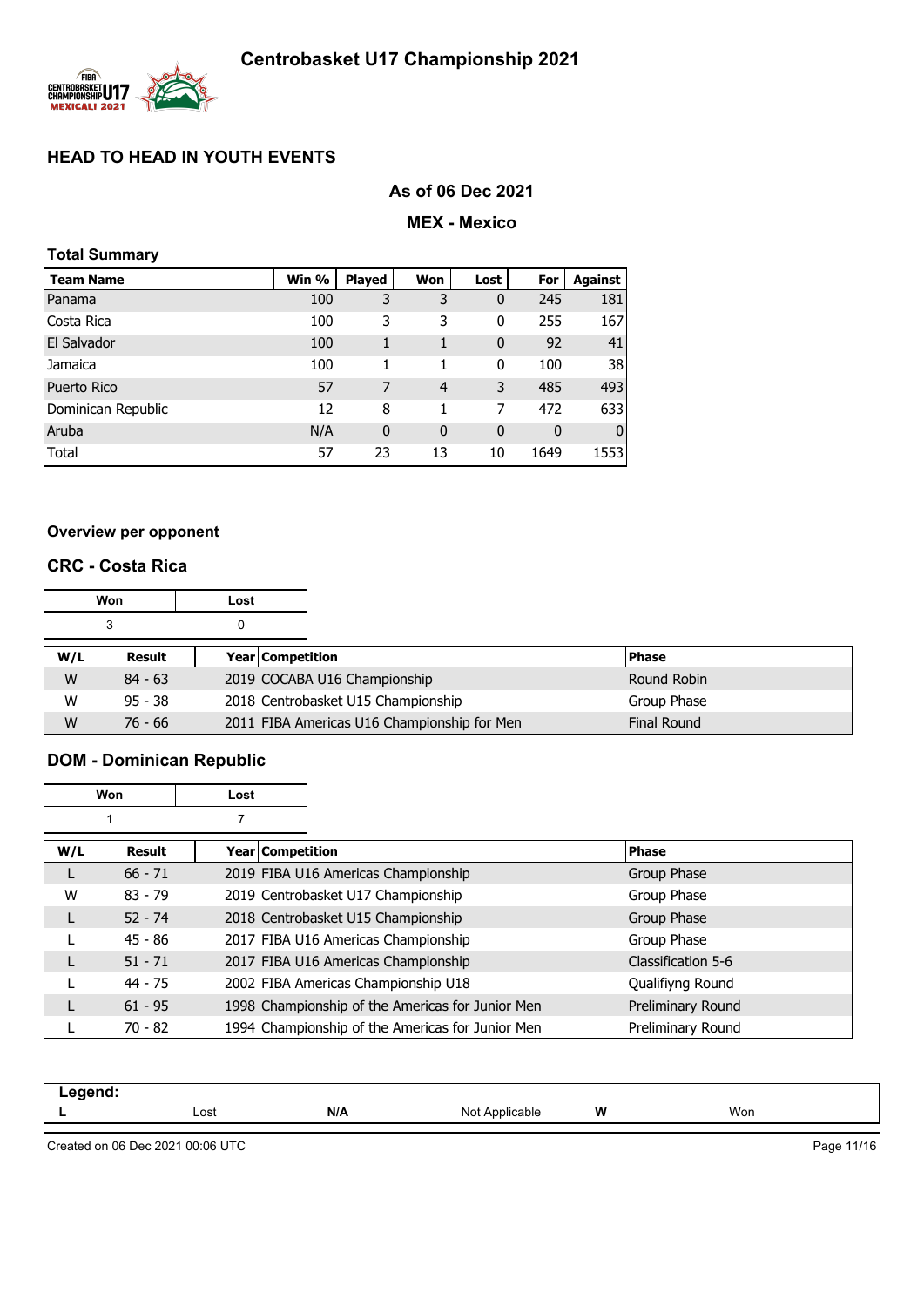

## **As of 06 Dec 2021**

**MEX - Mexico**

## **ESA - El Salvador**

| Won           | Lost |                              |
|---------------|------|------------------------------|
|               |      |                              |
| <b>Result</b> |      | <b>Year Competition</b>      |
| $92 - 41$     |      | 2019 COCABA U16 Championship |

### **JAM - Jamaica**

|     | Won        | Lost |                                    |
|-----|------------|------|------------------------------------|
|     |            |      |                                    |
|     |            |      |                                    |
| W/L | Result     |      | Year   Competition                 |
| W   | $100 - 38$ |      | 2019 Centrobasket U17 Championship |

## **PAN - Panama**

|     | Won       | Lost |                                    |              |
|-----|-----------|------|------------------------------------|--------------|
|     | 3         |      |                                    |              |
| W/L | Result    |      | <b>Year Competition</b>            | <b>Phase</b> |
| W   | $73 - 55$ |      | 2019 COCABA U16 Championship       | Round Robin  |
| W   | $93 - 68$ |      | 2019 Centrobasket U17 Championship | Group Phase  |
| W   | $79 - 58$ |      | 2018 Centrobasket U15 Championship | Group Phase  |

#### **PUR - Puerto Rico**

|     | Won       | Lost |                                             |                               |
|-----|-----------|------|---------------------------------------------|-------------------------------|
|     | 4         | 3    |                                             |                               |
| W/L | Result    |      | Year Competition                            | <b>Phase</b>                  |
| W   | $82 - 78$ |      | 2021 FIBA U16 Americas Championship         | Classification 5-8            |
| W   | $65 - 60$ |      | 2019 Centrobasket U17 Championship          | Final                         |
| W   | $58 - 53$ |      | 2018 Centrobasket U15 Championship          | Group Phase                   |
|     | $68 - 81$ |      | 2017 FIBA U16 Americas Championship         | Group Phase                   |
| L   | $69 - 70$ |      | 2014 FIBA Americas U18 Championship for Men | <b>Reclassification Round</b> |
| W   | $75 - 73$ |      | 2012 FIBA Americas U18 Championship for Men | Finals Round                  |
|     | $68 - 78$ |      | 2011 FIBA Americas U16 Championship for Men | Preliminary Round             |

| $\blacksquare$ . $\blacksquare$ . $\blacksquare$<br>-- 3<br>$\sim$ $\sim$ $\sim$ $\sim$ $\sim$ $\sim$ |      |     |                                                  |   |     |
|-------------------------------------------------------------------------------------------------------|------|-----|--------------------------------------------------|---|-----|
|                                                                                                       | Lost | N/A | N <sub>10</sub><br>Annlicable<br>apie<br>1 V V I | W | Won |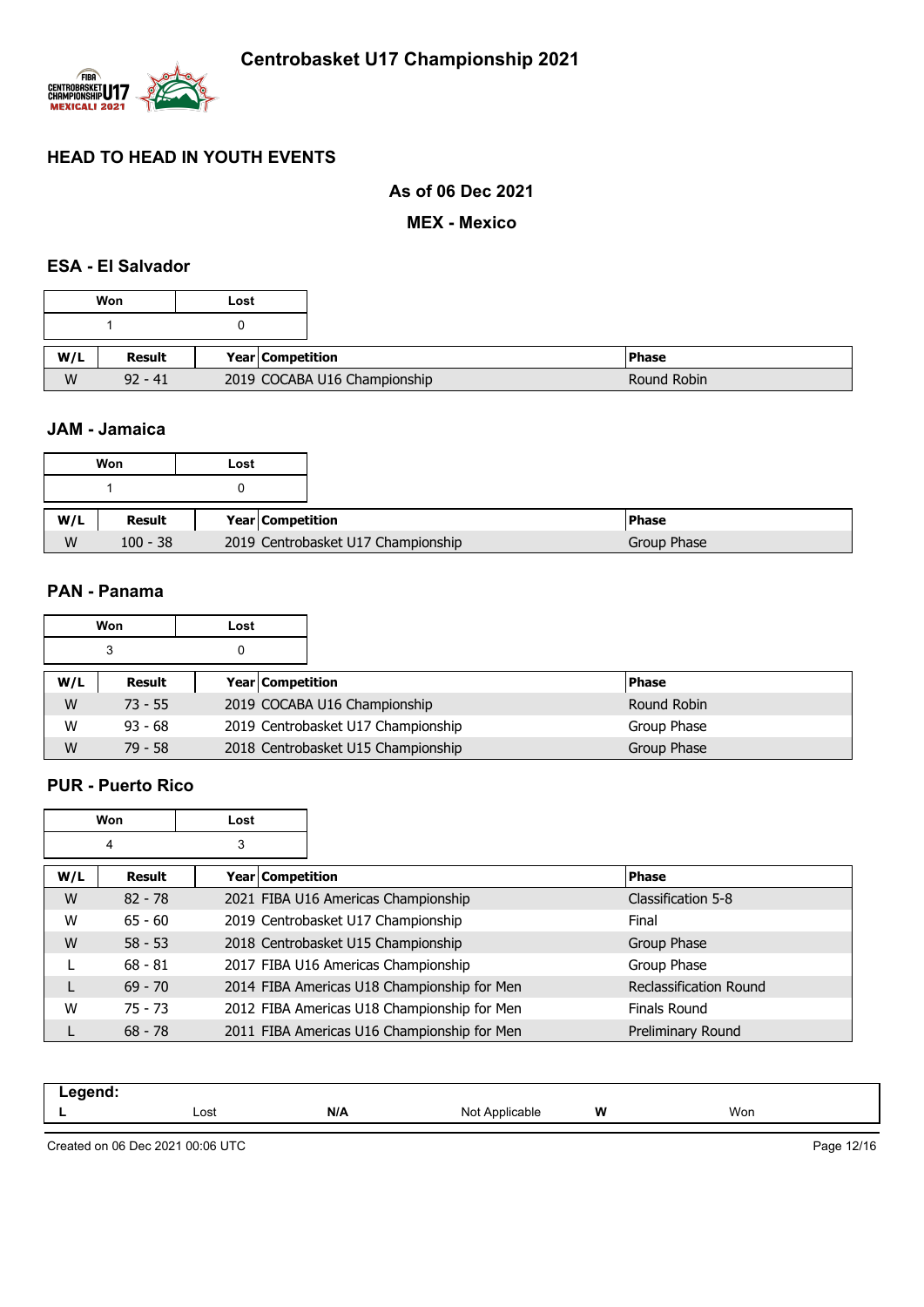

# **As of 06 Dec 2021**

### **PAN - Panama**

| <b>Total Summary</b> |             |             |             |              |              |              |
|----------------------|-------------|-------------|-------------|--------------|--------------|--------------|
| <b>Team Name</b>     | Win %       | Played      | Won         | Lost         | For          | Against      |
| El Salvador          | 100         | 3           | 3           | 0            | 282          | 159          |
| Jamaica              | 100         | 1           | 1           | 0            | 125          | 69           |
| Costa Rica           | 100         | 3           | 3           | $\mathbf{0}$ | 217          | 154          |
| Dominican Republic   | 0           | 4           | 0           | 4            | 267          | 343          |
| Mexico               | $\mathbf 0$ | 3           | $\mathbf 0$ | 3            | 181          | 245          |
| Puerto Rico          | 0           | 5           | 0           | 5            | 300          | 445          |
| Aruba                | N/A         | $\mathbf 0$ | $\mathbf 0$ | $\mathbf{0}$ | $\mathbf{0}$ | $\mathbf{0}$ |
| Total                | 37          | 19          | 7           | 12           | 1372         | 1415         |

### **Overview per opponent**

## **CRC - Costa Rica**

|     | Won       | Lost |                                    |              |
|-----|-----------|------|------------------------------------|--------------|
|     | 3         |      |                                    |              |
| W/L | Result    |      | <b>Year Competition</b>            | <b>Phase</b> |
| W   | $69 - 55$ |      | 2019 COCABA U16 Championship       | Round Robin  |
| W   | $73 - 59$ |      | 2019 COCABA U14 Championship       | Group Phase  |
| W   | $75 - 40$ |      | 2018 Centrobasket U15 Championship | Group Phase  |

# **DOM - Dominican Republic**

|     | Won       | Lost                    |                                                  |              |
|-----|-----------|-------------------------|--------------------------------------------------|--------------|
|     | 0         | 4                       |                                                  |              |
| W/L | Result    | <b>Year Competition</b> |                                                  | <b>Phase</b> |
|     | $74 - 95$ |                         | 2019 Centrobasket U17 Championship               | Group Phase  |
|     | $54 - 90$ |                         | 2018 FIBA U18 Americas Championship              | Group Phase  |
|     | $72 - 88$ |                         | 2018 Centrobasket U15 Championship               | Group Phase  |
|     | $67 - 70$ |                         | 1994 Championship of the Americas for Junior Men | Semi-Finals  |

| ------<br>-- - |      |     |                         |   |     |  |
|----------------|------|-----|-------------------------|---|-----|--|
|                | Lost | N/A | NΙω<br>מוחב<br>$\cdots$ | W | Won |  |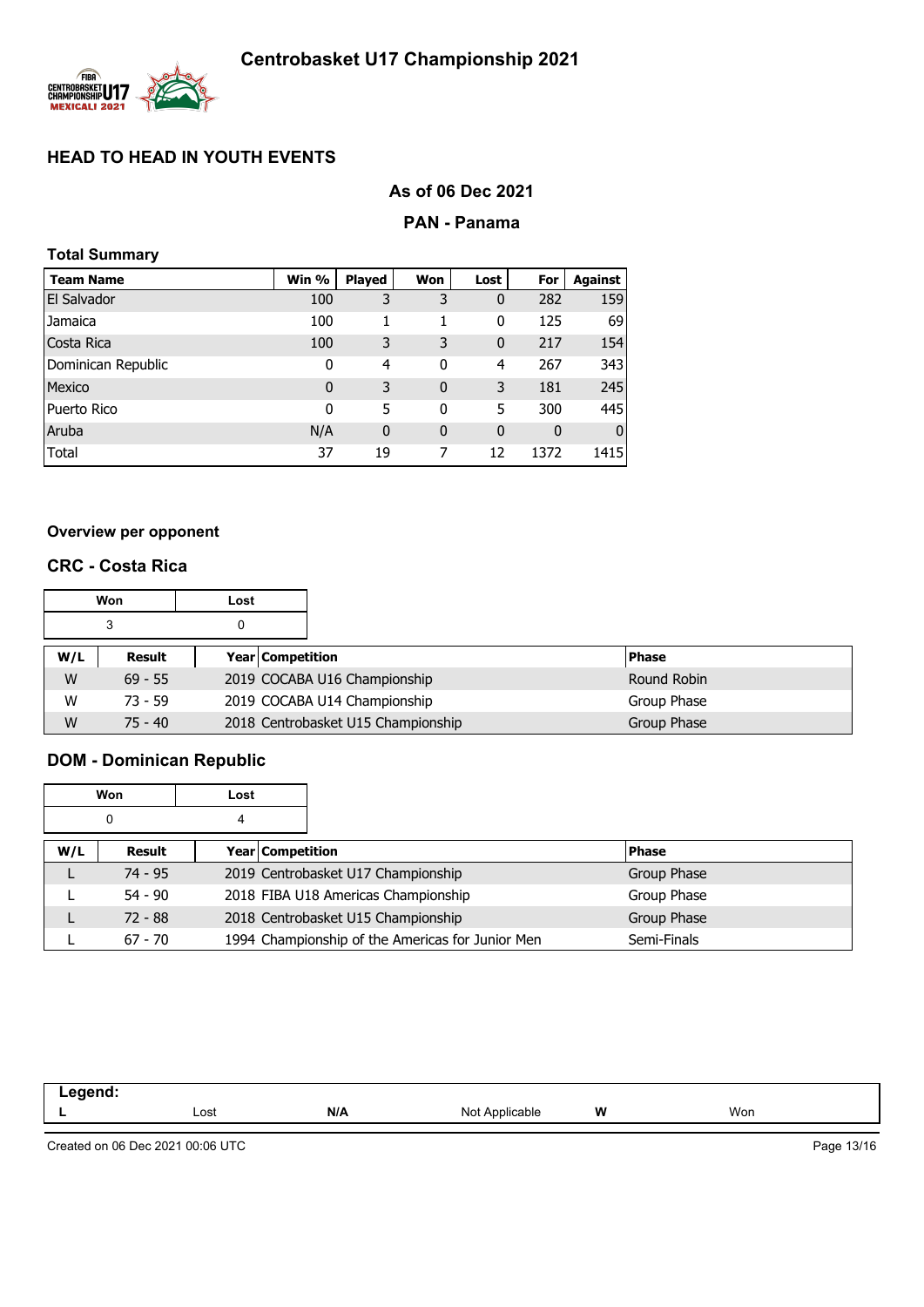

## **As of 06 Dec 2021**

### **PAN - Panama**

## **ESA - El Salvador**

|     | Won       | Lost |                  |                                    |                    |
|-----|-----------|------|------------------|------------------------------------|--------------------|
|     | 3         | 0    |                  |                                    |                    |
| W/L | Result    |      | Year Competition |                                    | <b>Phase</b>       |
| W   | $84 - 71$ |      |                  | 2019 COCABA U16 Championship       | Round Robin        |
| W   | $99 - 41$ |      |                  | 2019 Centrobasket U17 Championship | Classification 5-8 |
| W   | $99 - 47$ |      |                  | 2019 COCABA U14 Championship       | Group Phase        |

## **JAM - Jamaica**

|     | Won        | Lost |                    |                                    |  |
|-----|------------|------|--------------------|------------------------------------|--|
|     |            |      |                    |                                    |  |
| W/L | Result     |      | Year   Competition |                                    |  |
| W   | $125 - 69$ |      |                    | 2019 Centrobasket U17 Championship |  |

### **MEX - Mexico**

| Won<br>Lost |           |  |                  |                                    |              |
|-------------|-----------|--|------------------|------------------------------------|--------------|
| 0<br>З      |           |  |                  |                                    |              |
| W/L         | Result    |  | Year Competition |                                    | <b>Phase</b> |
|             | $55 - 73$ |  |                  | 2019 COCABA U16 Championship       | Round Robin  |
|             | $68 - 93$ |  |                  | 2019 Centrobasket U17 Championship | Group Phase  |
|             | $58 - 79$ |  |                  | 2018 Centrobasket U15 Championship | Group Phase  |

## **PUR - Puerto Rico**

| Won    |            | Lost |                  |                                                        |                   |
|--------|------------|------|------------------|--------------------------------------------------------|-------------------|
| 5<br>0 |            |      |                  |                                                        |                   |
| W/L    | Result     |      | Year Competition |                                                        | <b>Phase</b>      |
|        | $51 - 84$  |      |                  | 2018 FIBA U18 Americas Championship                    | Group Phase       |
|        | $31 - 91$  |      |                  | 2018 Centrobasket U15 Championship                     | Group Phase       |
|        | $71 - 109$ |      |                  | 1996 Championship of the Americas for Men 22 and Under | Preliminary Round |
|        | 77 - 86    |      |                  | 1994 Championship of the Americas for Junior Men       | Preliminary Round |
|        | $70 - 75$  |      |                  | 1994 Championship of the Americas for Junior Men       | Semi-Finals       |

| Legend: |              |     |                                             |   |     |  |
|---------|--------------|-----|---------------------------------------------|---|-----|--|
| -       | Lost<br>---- | N/A | N <sub>Io</sub> t<br>`Applicable<br>1 Y V L | W | Won |  |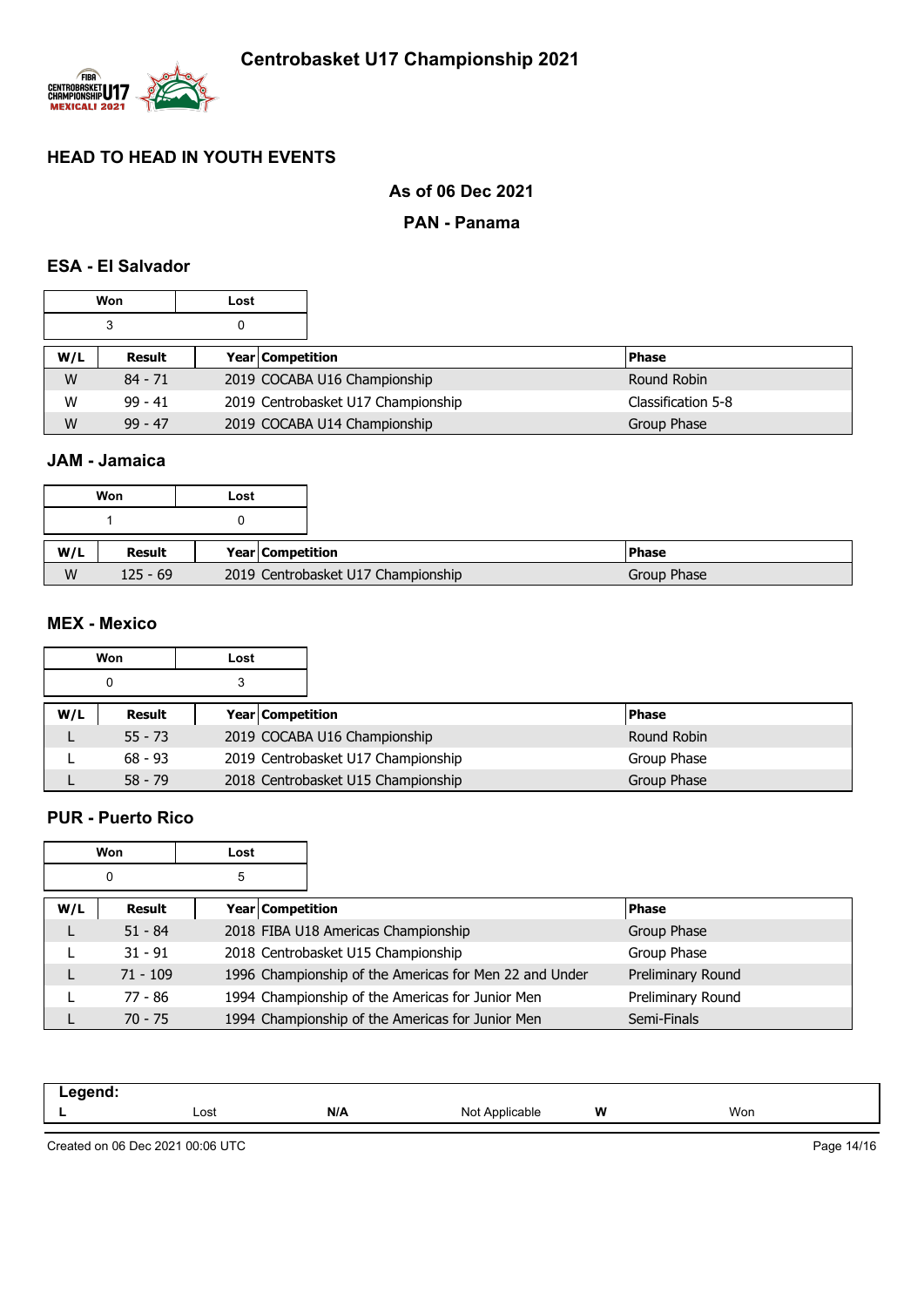

## **As of 06 Dec 2021**

### **PUR - Puerto Rico**

| <b>Total Summary</b> |       |               |              |              |      |                |  |  |  |
|----------------------|-------|---------------|--------------|--------------|------|----------------|--|--|--|
| <b>Team Name</b>     | Win % | <b>Played</b> | Won          | Lost         | For  | <b>Against</b> |  |  |  |
| Panama               | 100   | 5             | 5            | 0            | 445  | 300            |  |  |  |
| Costa Rica           | 100   | 1             | 1            | 0            | 79   | 64             |  |  |  |
| El Salvador          | 100   | 1             | $\mathbf{1}$ | 0            | 96   | 51             |  |  |  |
| Dominican Republic   | 50    | 10            | 5            | 5            | 797  | 789            |  |  |  |
| Mexico               | 42    | 7             | 3            | 4            | 493  | 485            |  |  |  |
| Jamaica              | N/A   | 0             | 0            | 0            | 0    | O              |  |  |  |
| Aruba                | N/A   | 0             | $\mathbf{0}$ | $\mathbf{0}$ | 0    | 0              |  |  |  |
| Total                | 63    | 24            | 15           | 9            | 1910 | 1689           |  |  |  |

### **Overview per opponent**

### **CRC - Costa Rica**

| Won |           | Lost |                                    |                    |
|-----|-----------|------|------------------------------------|--------------------|
|     |           |      |                                    |                    |
| W/L | Result    |      | Year Competition                   | <b>Phase</b>       |
| W   | $79 - 64$ |      | 2018 Centrobasket U15 Championship | <b>Group Phase</b> |

# **DOM - Dominican Republic**

| Won |            | Lost               |                                                  |                   |
|-----|------------|--------------------|--------------------------------------------------|-------------------|
|     | 5          | 5                  |                                                  |                   |
| W/L | Result     | Year   Competition |                                                  | <b>Phase</b>      |
| L   | $67 - 75$  |                    | 2021 FIBA U16 Americas Championship              | Group Phase       |
| W   | 74 - 70    |                    | 2019 Centrobasket U17 Championship               | Semi-Finals       |
| W   | $84 - 69$  |                    | 2018 FIBA U17 Basketball World Cup               | Group Phase       |
| W   | $108 - 94$ |                    | 2018 FIBA U18 Americas Championship              | Group Phase       |
| L   | $73 - 78$  |                    | 2018 Centrobasket U15 Championship               | Group Phase       |
| W   | $94 - 88$  |                    | 2017 FIBA U16 Americas Championship              | Group Phase       |
| L   | $66 - 71$  |                    | 2015 FIBA Americas U16 Championship for Men      | Preliminary Round |
|     | 72 - 74    |                    | 2014 FIBA Americas U18 Championship for Men      | Preliminary Round |
| L   | $77 - 99$  |                    | 2000 Championship of the Americas for Young Men  | Preliminary Round |
| W   | $82 - 71$  |                    | 1994 Championship of the Americas for Junior Men | Quarter-Finals    |

| ----- |      |     |                             |   |     |  |
|-------|------|-----|-----------------------------|---|-----|--|
| . .   | Lost | N/A | N <sub>Io</sub><br>avıc<br> | W | Won |  |